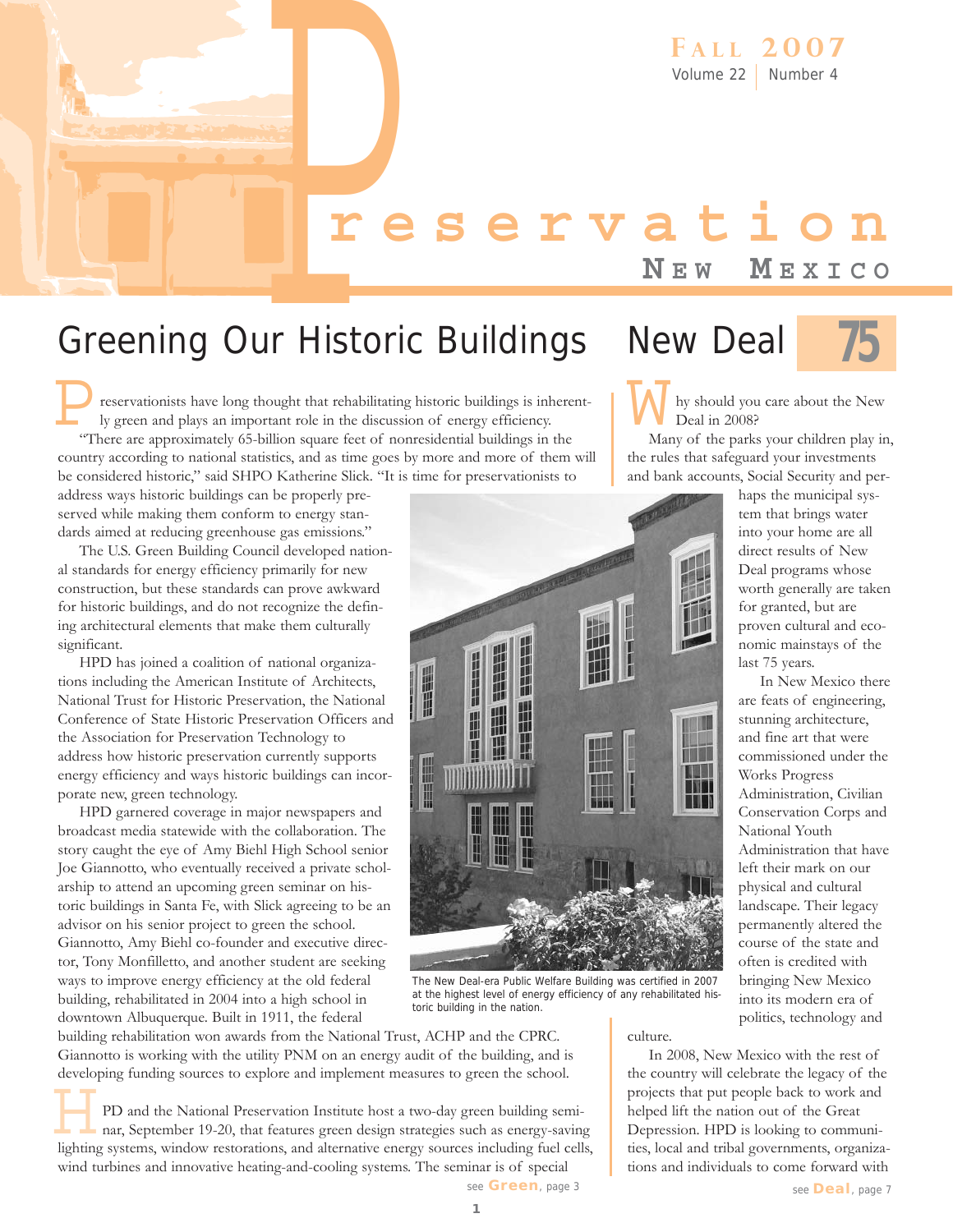**PRESERVATION NEW MEXICO**

ION DIVISION<br>
EW MEXICO<br>
umber 4<br>
co is published bi-<br>
Historic<br>
triment of Cultural<br>
Mexico is edited,<br>
for publication.<br>
For publication.<br>
For publication.<br>
For publication.<br>
PP's website:<br>
m.org.<br>
es and ideas via e-<br>
s

Bataan Memorial Building

### **in this issue**

- 
- 
- 
- 
- 4 Grant Helps Students Uncover Pueblo's Past
- 
- 
- 
- 

## happenings

#### Route 66 Kicks Back

There was the Summer of Love, and many of us hope for an endless summer, but this summer may be remembered as the one that opened a new season for the faded, fading and gone motels, diners and gas stations that made up that iconic Route 66 experience.

It started in May, appropriately, just as people are headed out on their first road trips of the season, with New Mexico Heritage Preservation Alliance and its Oklahoma counterpart putting Route 66 motels on their Most Endangered lists.

Next, the World Monuments Fund in June issued its biannual "Watch List" of the 100 most endangered resources in the world. Right near the top of the list was the "Motels of Route 66," the mom-and-pop enterprises that began a long fade-out in the 1970s with completion of the Interstate road system. Bypassed by four-lanes, sixlanes and ever-faster traffic, most of them folded when travelers were lured into bigger and more modern but certainly far less memorable roadside attractions than the Tee-Pee-fashioned rooms, miniature castle diners and Pueblo Revival and Art Deco gas stations that glimmered in neon somewhere in the distance down a long, dusky highway.



Mayor Martin Chavez and SHPO Katherine Slick at the NTHP announcement in front of El Vado in June.

The National Trust for Historic Preservation the following week released its annual "America's 11 Most Endangered Historic Places" list, singling out Albuquerque's Central Avenue – the onetime home of more than 100 Route 66 motels– as its example of the road's demise.

Now down to 25 and shrinking, even international tourist draws like El Vado Motel face pressure from developers who want to remove significant portions of their structures or outright demolish them – the fate of the Horn Oil Lodge Motel – in favor of newer, more upscale development.

Media worldwide paid attention to the plight of Route 66 with stories appearing in the nation's major newspapers and in Turkish and French media.

When it included Route 66 resources on its list, the World Monuments Fund said "clearly … human activity has become the greatest threat of all to the world's cultural heritage," causing harm not only to important places in the world, but to our shared human history. In the case of Route 66, its motels and the whole experience of feeling a part of a cultural landscape – as opposed to just passing through – we are in danger of losing a very recent and treasured piece of our past.

HPD, NPS and the National Trust for Historic Preservation all have active programs to preserve Route 66 and its associated resources.



Ron Jones was in Clinton, Okla., for the Rt. 66 festival and summit this summer. He is competing with a man who has tattooed the highway stretching from his left hand over his back to his right hand, and says his "tats" are his way of preserving the Mother Road.

#### Archaeology Fair & SiteWatch on Rt. 66

What do you get when you combine the second statewide SiteWatch Stewards Conference with the fourteenth New Mexico Archaeology Fair in Grants? We're not sure either, but hundreds of archaeologists and preservationists will converge on historic Route 66 in Grants to find out.

The conference begins Oct. 11, with a full day of site-survey training from the Archaeological Society of New Mexico. Archaeologists and speakers the next morning address stewardship issues including preservation ethics, the challenges of working on public and private lands, and the types of volunteer groups.

Not missing a beat, the Archaeology Fair starts at noon Oct. 12, featuring many of the state's leading archaeologists and see **Meet** page 7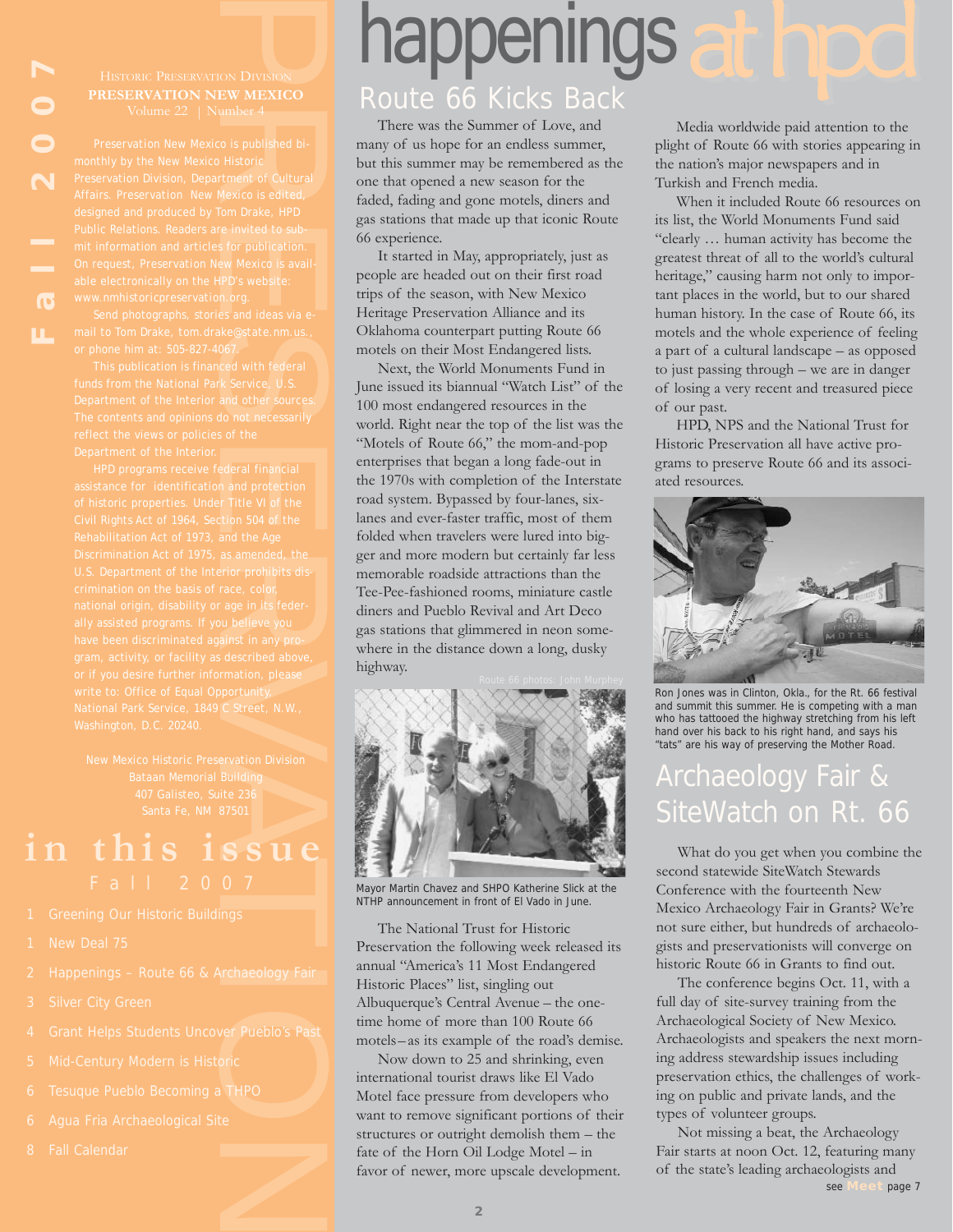#### **Green**



Julie Barros in one of the offices of the rehabilitated New Mexico Public Welfare Building.

interest to home and commercial building owners, architects, preservationists and city, state and local public officials, Slick said, since standards will eventually impact them. The seminar quickly filled to near capacity in August.

Jean Carroon, AIA and principal of preservation at Boston-based Goody Clancy, and Valerie Walsh, a LEED Management Services consultant who works with design and construction teams, will provide overviews of green design and details of recent innovations, using an historic building in Santa Fe as a case study.

uilt in 1934, the New Mexico Public Welfare Building building was Fonding in Santa Te as a case still<br>wilt in 1934, the New Mexico P<br>Welfare Building building was<br>designed by architect John Gaw Meem under the New Deal. Four years ago, the building faced demolition, and HPD jumped at the chance to save it by working closely with the state Property Control Division, then consulted with contractors who initially proposed replacing its defining wood-framed, oversized windows. Eventually rehabilitated as part of the Paul Baradke Attorney General's Complex, original windows were restored and a thin, transparent film applied to the panes to cut down on heating and air-conditioning bills.

The building has state-of-the-art sensors that dim and brighten electric lights based on the amount of sunlight coming through the windows, which give light and views to 90 percent of office space. A high performance ventilation system keeps indoor air healthy. The complex has an overall energy savings of 31 percent, 82 percent of construction waste was recycled and the state saves 71 percent of the usual cost of watering landscaping.

The old welfare building is New Mexico's first historic building to be certified green by the U.S. Green Building Council's Leadership in Energy and Environmental Design standards. The achievement follows Governor Bill Richardson's executive order that set environmental standards for state buildings, and is a testament to the state's commitment to historic preservation and saving energy.

The order required the state to develop an education and outreach program on green buildings for use by private sector builders.

He earlier set targets for reducing greenhouse gas emissions statewide to 10 percent below 2000 levels before the year 2020 and by 75 percent by 2050.

ities also are endorsing the green movement with new building codes by /5 percent by 2050.<br>
ities also are endorsing the green<br>
movement with new building codes<br>
and policies. This summer, the 1,100 members of the U.S Conference of Mayors voted to urge Congress to fund green initiatives in the nation's K-12 public school buildings, and encouraged small businesses to go green. The cities of Santa Fe and Albuquerque are developing green building codes with Santa Fe projecting its rules to reduce emissions will be approved by the end of the year. The Santa Fe ordinance would first affect new residential construction and later cover remodeling projects and historic rehabilitations of residential and commercial buildings, according to assistant city attorney Anne Lovely.

Albuquerque's proposed code modifies national standards that provide guidelines affecting construction and heating-andcooling systems used in commercial and residential buildings. Green building program manager John William Bucholz said replacement of heating and cooling systems in historic buildings would be covered, and that any exterior work that exposed uninsulated portions would have to be insulated.

LEED certified green buildings use a third less energy, as much as 50 percent less water, and reduce carbon dioxide emissions by 40 percent, the USGBC said. It estimates that it costs \$3 per square foot more to build a green school than a conventional school. Based only on energy savings, the payback begins within one year.

The green movement in America is nothing new to Silver City, says Paula Geisler, who has produced a 30-minute documentary about her "Small Green Domicile" built ca. 1870 before the town was chartered.

Geisler, an independent producer for Community Access Television of Silver City, recently completed the video on the sustainable features of the John P. Risque House, a contributing resource to the downtown historic district. Financed by an HPD grant, the video will be distributed to CAT stations around the country. Stations in Vermont, Florida, California, North Dakota and Montana are expressing interest in airing it.

Entirely locally produced with an original score, the video highlights the features of the unusual, small adobe home to present the history of sustainable green design in the rural Southwest in the context of the town's cultural history and the life of the young man, who with stone, adobe and some inspired planning, built it.

Geisler's production makes the case that Silver City, at 6,000 feet, and straddling the Continental Divide in dry, southwestern New Mexico, is an "oasis of green" as much for its springs and nearby rivers as for the practicalities of some of its vernacular architecture. Risque used earthen construction and purposefully oriented his home for solar gain in winter. Its thick walls kept it cool during summer's heat – a very old idea used by the Native Americans and commonly practiced until just a few decades ago with the advent of cheap energy, Geisler concludes.



Risque was a respected attorney who relocated from Georgetown, D.C., where his family bestowed upon him the merits of being a good steward to the land. Having grown up with a nanny did not deter an appreciation for the practical. The house he built steps uphill on granite outcroppings, so several rooms are on slightly different levels.

He centrally located a Southwestern version of a Count Rumford fireplace, then considered state-ofthe-art for its streamlined throat that vents smoke with little loss of heated room air. Eyebrow-shaped open transom windows over interior doors facilitate heat movement and circulate cooler evening air on summer nights. A large, well-designed, Bay window captures morning winter sun for warmth, just as Native Americans did by orienting their doors east and south when they first settled the area.

Geisler describes the house as "captivating," with rooms that flow into one another and high ceilings that "lift the eye and the spirit." Sadly, Risque enjoyed the home only for a few years; he was killed by the Apache, leaving behind a widow and small child.

Geisler's documentary debuts Oct. 4, as part of the town's "Weekend of the Galleries" when the "Small Green Domicile" will be open for tours.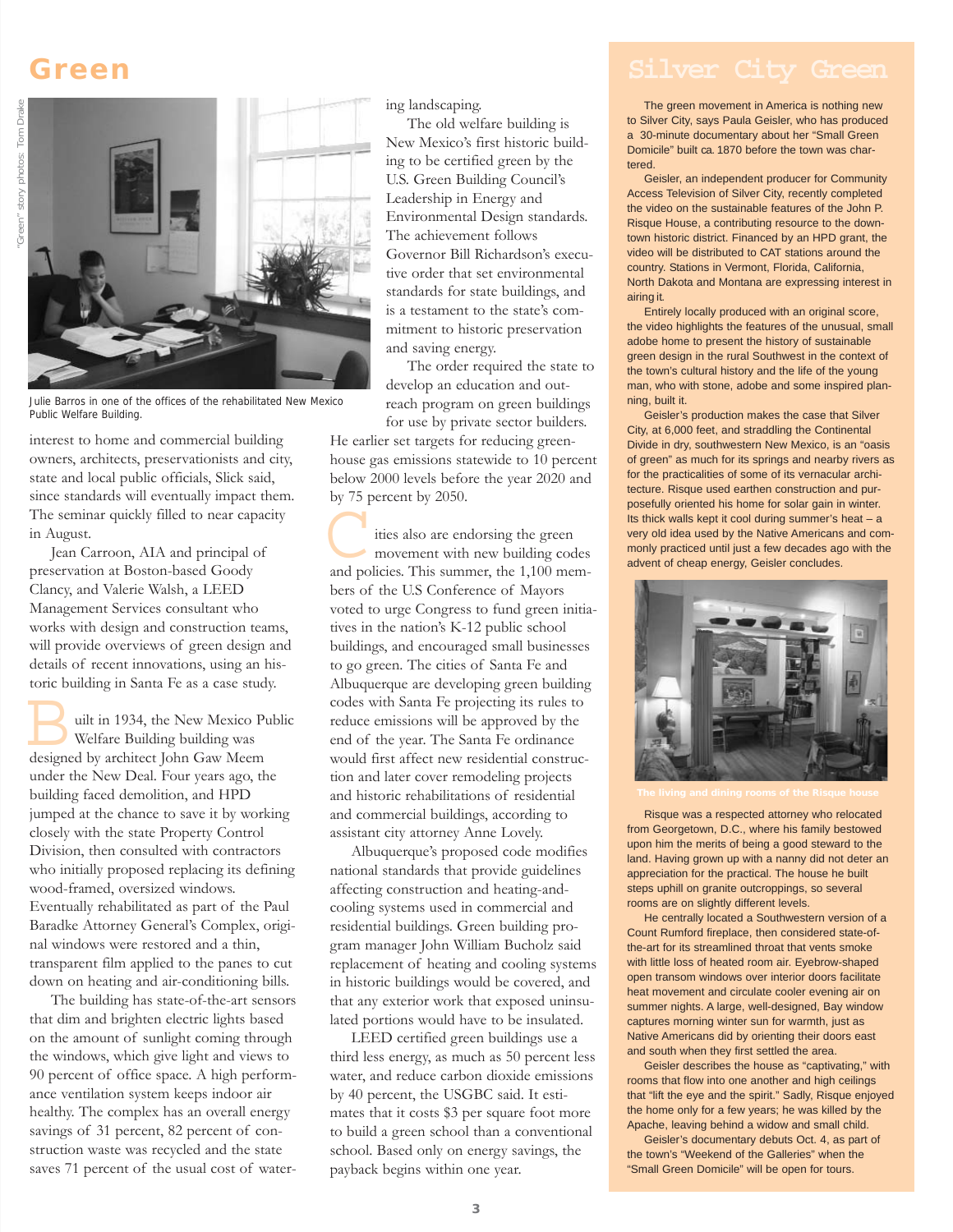#### Students Learn New Skills to Help Discover Their Past

**Editor's Note:** A \$7,500 HPD grant made it possible during the summer of 2006 for students from Ohkay Owingeh Pueblo to

#### **The Approach**

Our goal was to document the oldest structures – some potentially as old as 800 years – at Ohkay Owingeh Pueblo using traditional and computer-based techniques. Most buildings remain primary dwellings for tribal members, while others are used only for ceremonies. Most structures are in



Participants included Wanda Abeyta, Jonathan Cata, Juanito Aquino, Lute Muntz, Victoria Aquino, and Lewis Romero.

poor condition, with many too deteriorated for habitation. The data collected will contribute to long-term efforts to rehabilitate these structures for sustained tribal life and culture.

Students completed classes in historic preservation, architectural drawing, as-built field measurements, GIS and GPS. We were fortunate that two of our students – Jonathon Cata and Wanda Abeyta – were selected because of their academic performance to participate in a five-day GIS and GPS training session at New Mexico Tech funded by the National Science

Foundation the week before our program began. With that in mind, we chose them to be student team leaders for this project.

Lute, Viki, Johnny, and Lewis worked at the library using self-paced training materials from ESRI and assistance from Jonathon and Wanda. A typical day consisted of taking field measurements in the

morning followed by computerbased training in the afternoon. By the end of the program, days still began with field measurements, but students now used GPS technology and our days ended with downloading data at the Planning Department and working on the GIS base-map and three-dimensional model of the historic pueblo using Sketch Up, a CAD software package. The base map for our project was a survey of the pueblo produced in 1966 called the Herkenhoff survey.

#### **Findings and Next Steps**

We ascertained that 28 structures documented on the 1966 Herkenhoff survey no longer exist in our study area, and many new ones constructed since that time. We have leveraged the success of the 2006 Education and Preservation Program and have secured additional funds to continue the inventory of the extant 40-plus buildings in the study area. Future GIS mapping will include details on the individual dwellings – interior and exterior – as opposed to the aggregate house blocks surveyed in the initial survey, and will compare the current layout to that recorded in 1916 by John Peabody Harrington and in 1929 by Elsie Clews Parsons.

An unanticipated benefit followed the students' presentation to the tribal council. Well received, it generated much discussion



Our Lady of Lourdes chapel was built by a French priest in the center of the pueblo at the site of a church built by the Spanish when they proclaimed San Juan the first northern capital of New Spain in 1598. The Spanish church was destroyed in the Pueblo Revolt of 1680.



Our Lady of Lourdes continues to be a focal point of the community, and is a contributing resource to the San Juan Pueblo Historic District est. 1974. In 2005, the pueblo voted to restore its traditional name of Ohkay Owingeh.

on the need to continue working on the project and fueled their desire to build on its early success. In addition, Governor Joe Garcia as president of the National Congress of the American Indians, invited the students to attend NCAI's national meeting in Sacramento. At the October session, their work generated enough excitement to prompt officials to request a second presentation.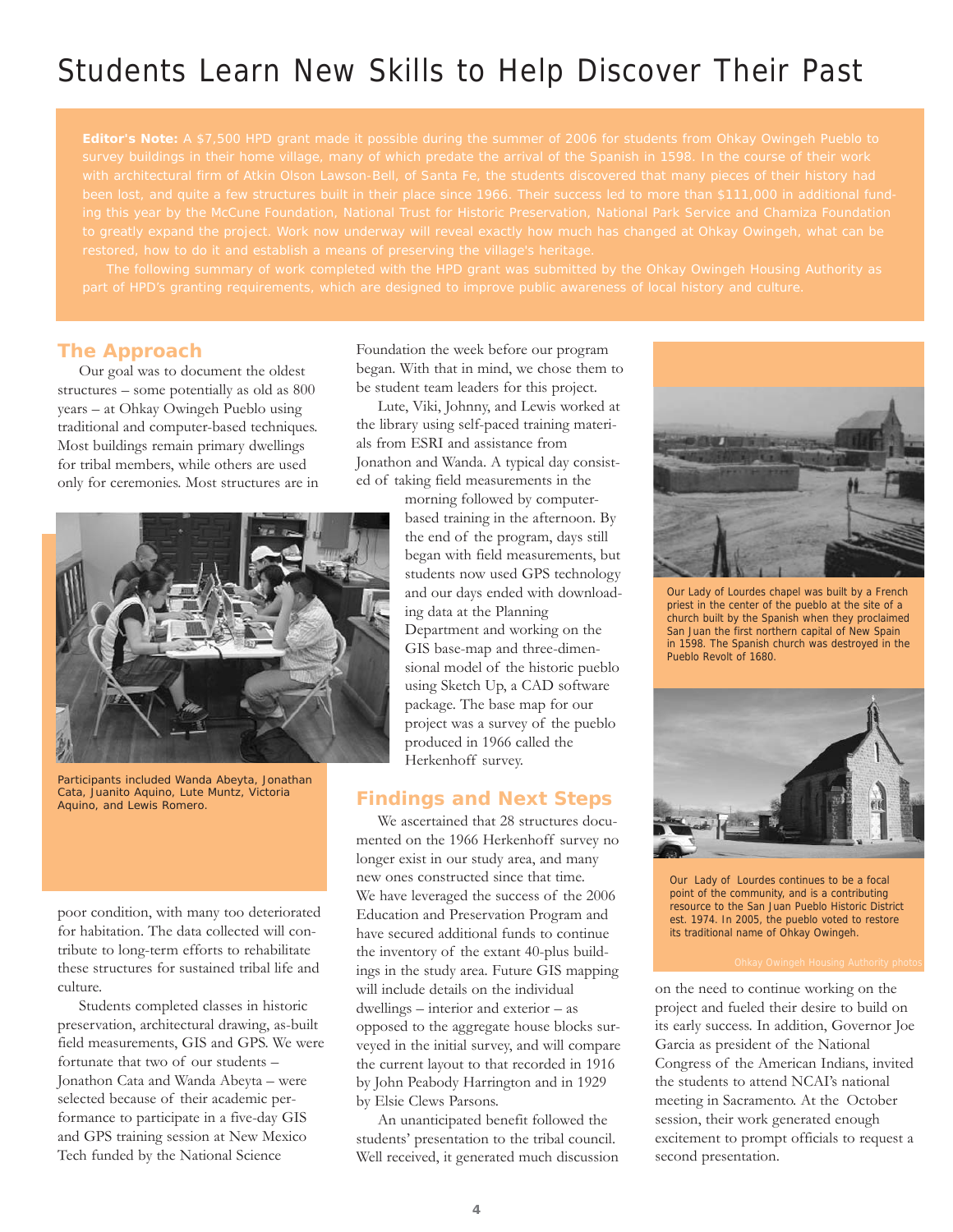#### Mid-Century Modern is Historic

alking down Sigma Chi Road is like watching the American Ranch-style home evolve. **M** 

The state's newest historic district features nearly every interpretation of 1950s residential architecture found in New Mexico. The Contemporary with its openfloor plan, the venerable Split Level with its three or four levels linked by short staircases, Spanish Pueblo Revival, Mediterranean and Streamline Moderne all set in wide, ample lots, trees sparse but shrubbery abundant.

Listed in June in the State Register of Cultural Properties, residents wasted no time and put up a sign the next day proclaiming their two-block historic district and celebrated that Saturday night with a yard party. Within a week, they were back in touch with HPD, asking about the financial



Fifth from left, back row is Salazar, who was proclaimed "Goddess of the Street" by her neighbors when they celebrated the night after their neighborhood was officially designated historic by the CPRC.

incentives they now were eligible for to maintain and preserve their historic homes.

HPD loan specialist Dorothy Victor attended a neighborhood meeting where she presented the division's 3-percent interest loan program and provided information on the 50-percent state tax credits. Tax credit reviewer Robyn Powell began working with several of the neighbors, and at the August CPRC meeting, tax project applications for three of the historic homes were approved for a variety of repairs, including new stucco, roof repairs and replacements, improved insulation, replacing a floor section, professionally grooming and treating a diseased mulberry tree that is included in the nomination, bringing an electrical system up to code, fixing plumbing and in the case of Jean Salazar's

Contemporary, repair the sliding glass window walls.

Salazar spent three years working with her neighbors and interviewing former residents to compile the history of Sigma Chi Road. And like many people find when researching local history, the people who once lived in their current neighbors' homes led lives that seasoned the flavor of the neighborhood and influenced following generations.

Orville Bradbury not only built one of the district's early Contemporary-style homes, but began O.G. Bradbury Contractor in the 1920s, and with Robert Stamm built Bradbury Stamm Construction Co. into what still is one of the largest construction companies in the Southwest. A large, brick ranch at 1329 Sigma Chi Road was home to U.S. Sen. Carl Hatch, best

> known for authoring the Hatch Act, which defined and limited the participation of federal employees in politics.

Down the street, Italian immigrant Antonio Domenici built a Mediterranean-style home; his nephew, Pete, became a U.S. senator. And overseeing it all from his Pueblo Revival was Hugh Woodward, who had the final say on who could and could not live on Sigma Chi Road. A district attorney and UNM

regent, Woodward served as New Mexico's lieutenant governor and was named the state's U.S. Attorney by President Hoover in 1929.

"When they acquired the means to move their families to new homes on Sigma Chi Road, they built their homes in the latest styles and included state-of-the-art amenities," Salazar said of the street's residents in the nomination. "They were always curious about the latest things that might improve their lives or their businesses."

A wine cellar, a "baking center," seethrough fireplaces and a floor button to ring for the maid were some of the innovations built into Sigma Chi houses, along with the first residential radiant-floor heating system in Albuquerque, neighborhood lore has it.

The formal nomination process began when 15 neighbors met with HPD Register coordinator John Murphey. Six of them signed on and formed a committee to help complete historic inventory forms on each of the 41 houses within the district. Eventually, 35 were determined eligible. Homes with second story additions or yard walls incongruent with the original architec-



The house Senator Hatch built on Sigma Chi Road. In front is the sign the neighborhood put up the day after the historic district was designated.



Bradbury's house was designed in the Streamline Moderne style and featured many innovations. His firm helped save landmark buildings including the Hilton Hotel, and State and KiMo theaters

ture were determined ineligible; although some of these homes had original landscaping that now is part of the district.

Neighbors were enthusiastic about the process and want to continue exploring the district's history and improving their homes. They may apply for a grant to publish a neighborhood walking-tour guide. Already, three of the neighbors are eligible for tax credits totaling more than \$12,000 for repairs to their modern historic homes.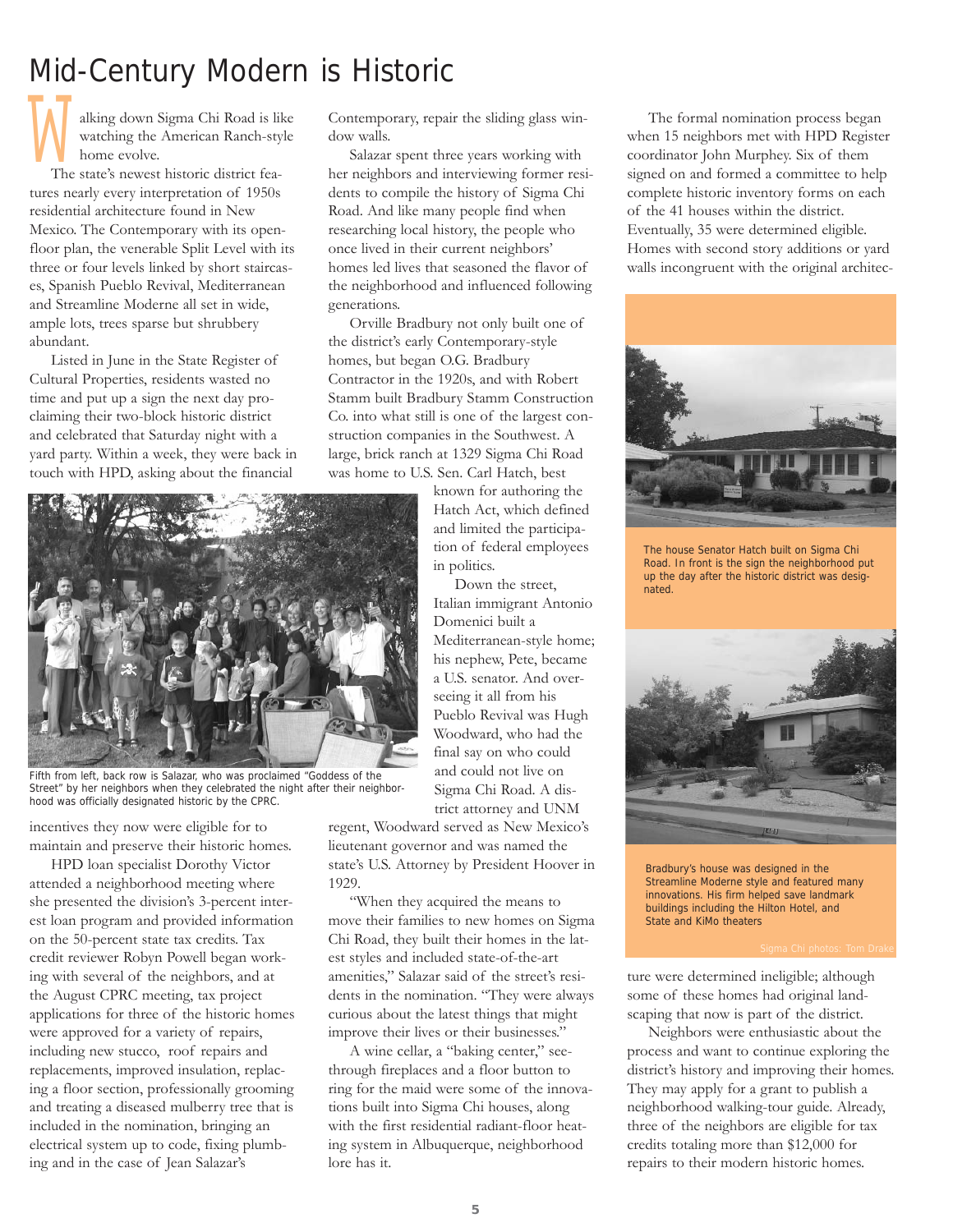#### Tesuque Pueblo Set for THPO Status

The Pueblo of Tesuque is poised to become New Mexico's fourth Tribal Historic Preservation Office.

In a formal communique, the Advisory Council on Historic Preservation advised the National Park Service, August 21, that the pueblo is "fully capable" of carrying out federal preservation functions on its lands. Upon final NPS approval, Tesuque would join Zuni Pueblo, the Mescalero Apache Tribe and Navajo Nation as officially designated THPOs in New Mexico.

"It will give them equal status and control over the protection of historic and cultural heritage on their lands as that exercised by the nation's State Historic Preservation Offices, and allow the pueblo to tap into more preservation resources," said Katherine Slick, HPD director and State Historic Preservation Officer.

THPO status includes eligibility for federal Historic Preservation Fund grants to assist preservation on tribal lands.

It was not until the 1966 National Historic Preservation Act was amended in 1992 that tribes were allowed to assume the duties assigned by the federal government to SHPOs. At that point, tribal governments could apply for THPO status and begin exercising their authority to promote preservation and carry out federal programs to protect irreplaceable historic and archaeological resources considered the foundation of national – and tribal – heritage.

THPOs, like a SHPO, provide technical and planning assistance in road, school, housing and building construction, as well as the preservation of native and indigenous languages. They assist in identifying and registering historic resources and protecting them in the event new development would alter their historic nature.

Under state law, Tesuque Pueblo participated in government-to-government negotiations with the City of Santa Fe when ruins and ancestral remains were discovered at the site where the city is building a new civic center. Talks led to the city downsizing underground parking for the center to avoid disturbing additional ancestral remains at the site. The pueblo again stepped forward this summer to consult with Santa Fe County regarding artifacts associated with a pueblo that commonly is referred to as the Agua Fria School House archaeological site.

#### Pueblo Site "Rediscovered" at Agua Fria Village

lthough much of it has been plowed for agricul-**A**<br>Ithough much of it is<br>been plowed for agriture, built on and bisected by Agua Fria Road, there still is much to be learned from Laboratory of Anthropology Site 2, a large pueblo site and the second archaeological site ever officially recorded in New Mexico.

Just south of Santa Fe's city boundary, the Agua Fria School House site recently became newsworthy again when Santa Fe County decided the narrow road without sidewalks should become more pedestrian friendly and to add storm drains and a sewer

system. Initial excavations by Southwest Archaeological Consultants turned up more than 22,000 artifacts and 29 cultural features, over 15,000 pottery sherds, surface structures and pithouses. The discoveries captured the imagination of the media and the public; and reports surfaced from area residents who recalled as recently as the 1930s school children playing on the ruins of adobe walls associated with the pueblo.

HPD staff archaeologist Michelle Ensey said the 11-acre site is as large, and perhaps larger, than the Tewa Pueblo site in downtown Santa Fe that was excavated two years ago to make room for the a new civic center. The civic center excavations in 2004 revealed ancestral remains, which were claimed by Tesuque Pueblo, and tribal leadership came forward again to claim Agua Fria, requesting HPD help ensure ancestral remains were not immediately disturbed.

Southwest recorded enough information to form a nomination to the State Register of Cultural Properties, which will be



The ridge or bare ground is likely the top of a wall associated with the pueblo



Mounds and ridges at the site are associated with buried pueblo roomblocks. To the rear is a relocated building that once was part of a World War II, Japanese internment camp.

reviewed by the Cultural Properties Review Committee at its October 5 meeting. A draft of the nomination stated that despite modern and historic use of the land, archaeological monitoring and excavations indicates much of the pueblo is intact and that the site holds the potential of revealing much about the first settlements along the Santa Fe River.

Limited site excavations began in the early 1900s and the site was recorded ca. 1915-1930. Archaeological reports state the pueblo had discontiguous blocks of small, rectangular rooms built of narrowlycoursed adobe blocks, many of them surrounding an extremely large plaza on all but perhaps the north side.

Associated with the Coalition and Classic periods from 1150 to 1600, it is believed the pueblo was continuously inhabited from 1275 through 1425 and then intermittently following the Pueblo Revolt and during the Spanish reoccupation. Part of the original settlement was abandoned

> and rebuilt further from the river banks after heavy precipitation and flooding of the river in the 1320s. On the north banks of the river was Pindi Pueblo, believed to have had hundreds of rooms, but not as large a settlement as the pueblo occupying the Agua Fria School House Site.

Pre-Columbian occupation of the Santa Fe Basin and Tesuque Valley peaked during the Coalition Period, and the two pueblo sites near the village of Agua Fria are considered to be one of the four main population centers of the area during the period.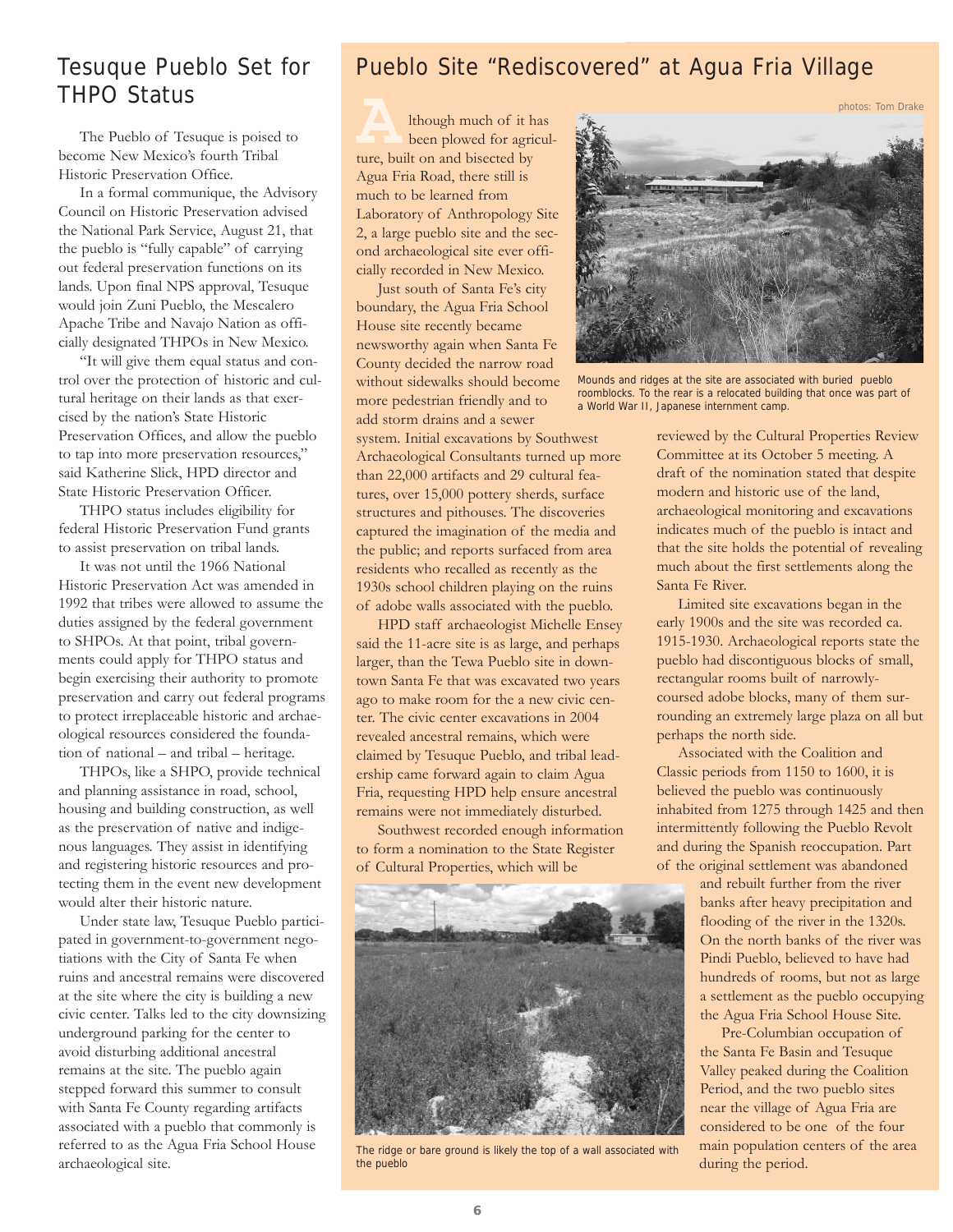

Part of the complex of three buildings built on a triangular lot in Las Vegas that made up the municipal office complex.

local New Deal resources and achievements to commemorate. Visit our new web pages devoted to the 75<sup>th</sup> anniversary. Heritage Preservation Month in May will be dedicated to the anniversary, HPD looks to award grants for New Deal preservation projects and our State Register program will work with counties where New Deal resources have not been nominated so that more than 100 related resources will be listed in the State Register by the end of 2008.

Several organizations have come forward in the last year to help us achieve that. The Santa Fe Armory, Las Cruces CCC Camp building that housed Italian and German prisoners of war, Aztec's adobe Altrurian Library and Santa Fe's Carlos Gilbert Elementary School – all built under the New Deal – have been listed in the State Register. The most recent is the Las Vegas Municipal Building, listed in August by the CPRC, and eligible for the National Register of Historic Places.

The nomination was developed when the Friends of the City of Las Vegas Museum and Rough Rider Memorial Collection received an HPD grant for a Register nomination of the building, which now houses the museum. The ensuing research revealed an archetypal New Deal Project; local workers were hired to produce works traditional to the community.

For the municipal building, Santa Fe architectural firm Kruger & Clark adapted the vernacular Pueblo Revival style employed statewide in New Deal construction, but instead of using adobe or plaster, local stone was quarried in San Miguel County for the building. Young men enrolled in a NYA furniture workshop built chairs, tables and a filing cabinet, while local masons, stone-dressers and plaster

For a story on the preservation of the Las Vegas Municipal building by Linda Gegick, executive director of the museum, please visit our New Deal web pages at:

experts completed the buildings.

Similar New Mexico stories abound that can be documented with Register nominations, publications, documentary films and through preservation planning. HPD can assist such projects with grants and will begin accepting Requests for Proposals, Sept. 15.

It also is time to begin planning for Heritage Preservation Month themed in 2008 on the New Deal's impact on New Mexico. HPD seeks a poster image that will com-

memorate Depression-era Gov. Clyde Tingley's commitment to gearing New Deal programs to communities so out-of-work families could stay in their home towns. We encourage our event sponsors to consider New Deal resources for art exhibits, building tours, performances of New Deal-era music, events in CCC-created parks and other facilities for the *Calendar of Events*. And, we seek nominations for our annual awards ceremony in May to honor New Deal-related achievements in publication, building restorations, archaeology and for organizations committed to the work.

The New Mexico Chapter of the National New Deal Preservation Association as lead organization is pulling together a variety of events that will run a full year beginning March 31, 2008, to coincide with the enactment of initial New Deal legislation in1933. Executive Director Kathy Flynn is collecting stories from people whose lives were directly affected and plans to honor them at a kick-off event. Send your ideas to newdeal@cybermesa.com.

A symposium follows April 5-6 at the Museum of Indian Arts and Culture, in Santa Fe, featuring "Native American New Deal Artists of the Southwest." Museum Director Shelby Tisdale and curators and scholars from around the country will lead panel discussions and an authority on Native American artists of the Southwest keynotes the symposium. On view will be the work of the late Pablita Velarde, who was honored shortly before her death in 2006, when the State Legislature declared "Native American New Deal Art Day" in recognition of the international acclaim she received for interpreting her cultural traditions in a variety of media. Velarde's career took off following exhibition of one of her paintings at the 1933 Chicago Worlds Fair.

New Deal collections belonging to museums in Silver City, Albuquerque, Artesia, UNM's Zimmerman Library,

#### **Meet a Local Site Steward at the Archaeology Fair in Grants**



Grants Lava Flow at nearby El Malpais National Monument near Grants.

preservationists. Look for the tents, display areas, atlatl target field and more in City Hall Park on Santa Fe Ave., which is Route 66. We smell preservation Nirvana.

Cibola County school kids who go to the fair can earn school credits by attending demonstrations of and participating in traditional practices such as atlatl throwing, arrowhead making, pottery firing, coloring yarn with plant dyes, or visiting the Van of Enchantment's exhibit on the historic printing presses of New Mexico. Mountain men rendezvous on site and visitors can watch hide-tanning, chop a tree with a stone axe, hear live music, be interviewed on live radio broadcasts and taste some great food. The fair re-opens at 9 a.m. on Saturday running to 5 p.m. and is free both days.

Don't miss this preservation double whammy held right in the midst of many of New Mexico's most treasured – and visited – cultural resources.

Contact State Archaeologist Glenna Dean at glenna.dean@state.nm.us about the fair; and Phil Young, 505-827-6314, for the SiteWatch conference. Limited conference space for 60 was half filled at press time.

**www.nmhistoricpreservation.org** for fair exhibitor and conference registration forms

National Hispanic Cultural Center, and the History Museum at New Mexico State University in Las Cruces also are planned throughout the year.

Two photo exhibits will travel the state. One will appear in MainStreet communities, and the second includes presentations by Flynn and David Kammer, a frequent consulting historian to HPD.

To assist in locating New Deal resources, the NNDPA will publish maps with the New Mexico Humanities Council and state Tourism Department that identify related resources throughout the state.